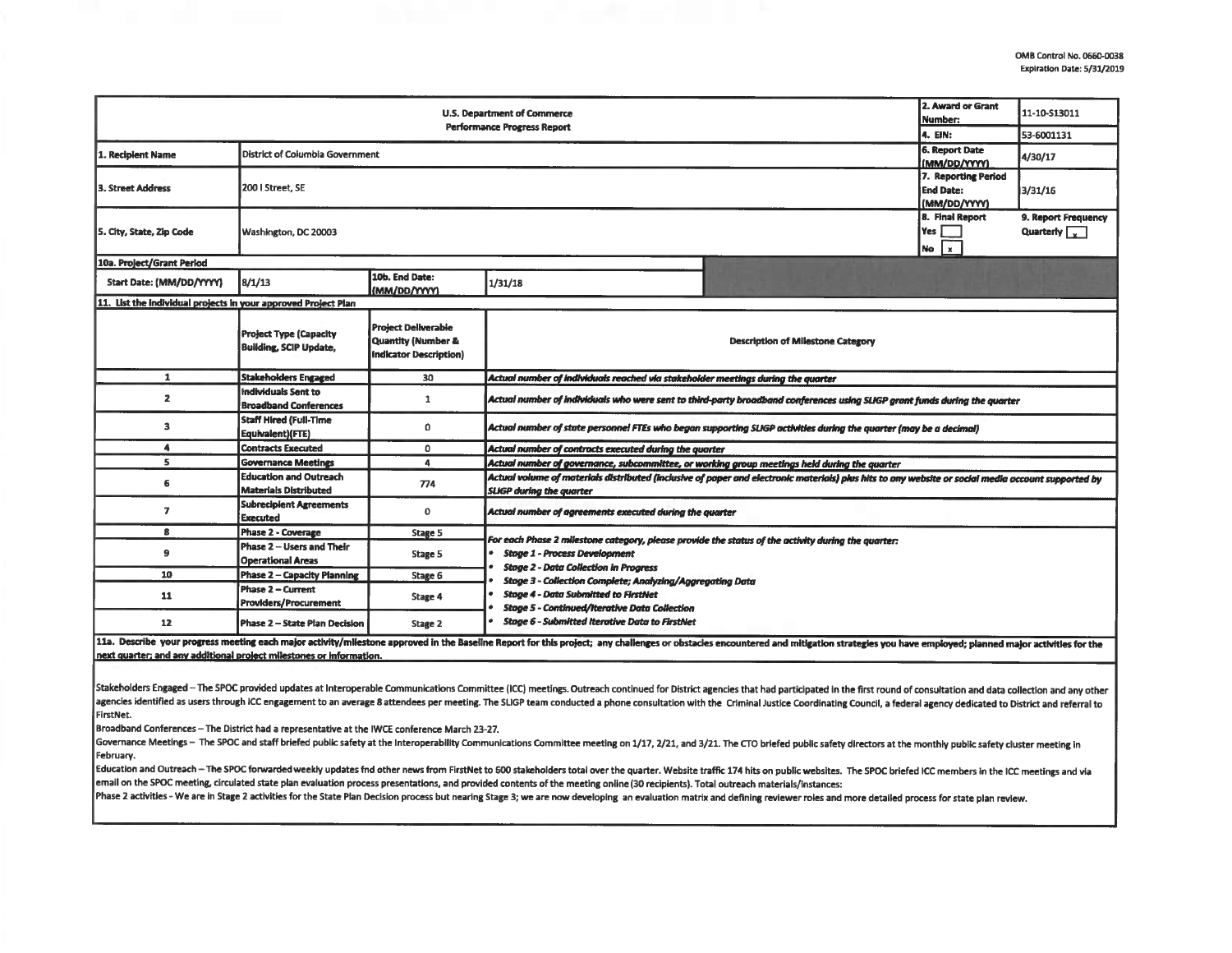11b. If the project team anticipates requesting any changes to the approved Baseline Report in the next quarter, describe those below. Note that any substantive changes to the Baseline Report must be approved by the Depart Commerce before Implementation.

**NA**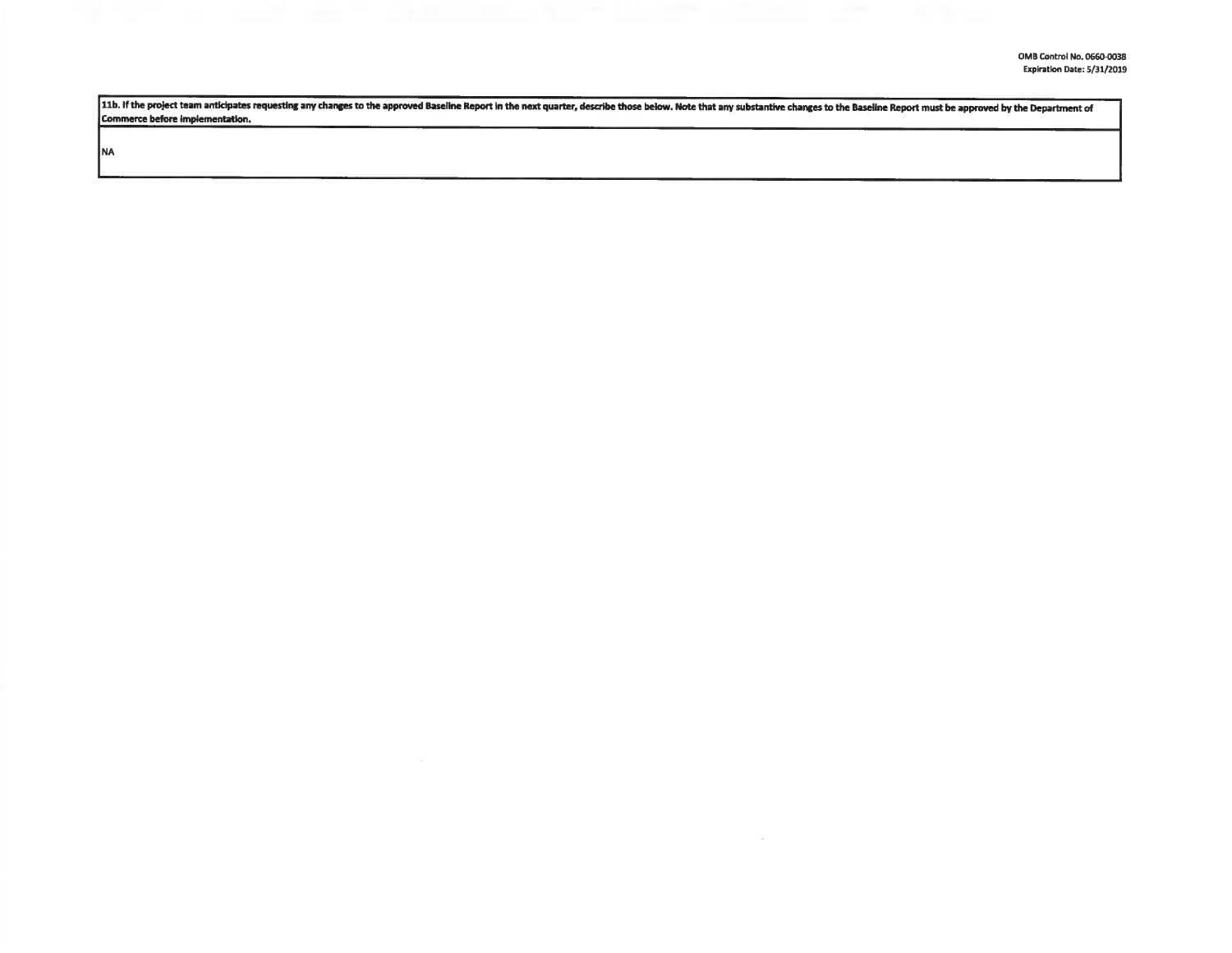## 11c. Provide any other information that would be useful to NTIA as it assesses this project's progress.

The SPOC continued to engage legal counsel to understand the lepl context and any potential llmltatlons for the District to provide state assets to a FlrstNet partner.

The SPOC joined the FirstNet board meeting 3/28 announcing approval for the partnership and attended the signing ceremony 3/30 between FirstNet and with AT&T at DOC headquarters. District stakeholders and first responders as well as federal partners from the NCR who Interact on a day to day basis with the District.

The District continued to develop an NPSBN state plan evaluation matrix/plan that will enable subject matter experts, public safety leaders, executive leadership, and other District reviewers to analyze, comment on, and ev components of the FirstNet/vendor draft state plan when it is released. This plan provides criteria for evaluation based on state data provided to FirstNet and its partner. It also will provide a process for communication, analysis, and decision making within the District leading to the Mayor's final decision. This included developing a specific timeline to ensure that the District complies with FirstNet's mandated deadlines and giving the D comprehensive review. All District SME roles are being reviewed especially on how they impact the decision process. This also involves guiding the SME agencies and members into the type of review beyond general issues: pub technical, security, financial, legal and contractual.

The SPOC continues to be in discussion with other states both in the region and nationally that are conducting similar efforts. The SPOC was scheduled to attend and present at a PSBN meeting in Virginia on March 14 for SPO was postponed to April due to snow.

The SPOC attended an After-Action meeting on inaugural Communications hosted by DC HSEMA and including local and federal partners. Some of the discussion touched on how the federal and District users interact today with LM systems and how that will be Impacted by FlrstNet.

The SPOC continued to brief the DC ICC: 1/17, 2/21, and 3/21.

The SPOC met with FlrstNet on March 9 regarding the District our evaluation process and Information of Interest for the District In the FlrstNet state plan.

## lld. **Describe any suaess stories or best practices you have** Identified. **Please be as specific as possible.**

On March 2-3, the SPOC participated in a meeting hosted by the District's Chief Technology Officer (CTO) with the purpose to demonstrate and deploy smart city technology in cities around the world for the public safety "su Global City Teams Challenge (GCTC) led by the United States National Institute of Standards (NIST). FirstNet representatives were in attendance. A panel discussion moderated by the CTO included the DC Deputy Mayor for Publ Justice, the police and fire chiefs and the Director of the Department of Forensic Science and provided detailed requirements for the use of technology in public safety for the city (and by extension many urban environment The SPOC team began planning an evaluator workshop, to be scheduled in late May/early June for stakeholders involved in evaluating the FirstNet state plan. The team developed the state plan evaluation matrix, guidelines, a documentation to support this.

12. Personnel

12a. If the project is not fully staffed, describe how any lack of staffing may impact the project's time line and when the project will be fully staffed.

| 12b. Staffing Table - Please include all staff that have contributed time to the project. Please do not remove individuals from this table. |                                                                                        |                                                                             |                                                                |                      |                                             |                   |                 |                                                |                                                              |
|---------------------------------------------------------------------------------------------------------------------------------------------|----------------------------------------------------------------------------------------|-----------------------------------------------------------------------------|----------------------------------------------------------------|----------------------|---------------------------------------------|-------------------|-----------------|------------------------------------------------|--------------------------------------------------------------|
| Job Title                                                                                                                                   | <b>FTE%</b>                                                                            |                                                                             | Project (s) Assigned                                           |                      |                                             |                   |                 |                                                | Change                                                       |
| Project Manager                                                                                                                             | 10                                                                                     |                                                                             | Provide management of all aspects of project                   |                      |                                             |                   |                 |                                                | No change                                                    |
| Outreach Manager/Project<br>Coordinator                                                                                                     | 12                                                                                     |                                                                             | Provide management and coordination of all outreach activities |                      |                                             |                   |                 |                                                |                                                              |
| Legal/Regulatory Analyst                                                                                                                    | 10                                                                                     | Provide technical oversight, support, and management of all SLIGP acitivies |                                                                |                      |                                             |                   |                 |                                                | No change                                                    |
| <b>Outreach Manager</b>                                                                                                                     | 0                                                                                      | IN/A                                                                        |                                                                |                      |                                             |                   |                 |                                                | Merged role into<br>Outreach Mgr/ Project<br>Coord. as of Q9 |
| <b>SWIC</b>                                                                                                                                 | 0                                                                                      | N/A                                                                         |                                                                |                      |                                             |                   |                 |                                                | Removed role as of Q9                                        |
| <b>Senior Administrative Assistant</b>                                                                                                      | 0                                                                                      | N/A                                                                         | Removed role as of Q9                                          |                      |                                             |                   |                 |                                                |                                                              |
| Technical Lead                                                                                                                              |                                                                                        | N/A                                                                         |                                                                |                      |                                             |                   |                 | Removed role as of Q9                          |                                                              |
| 13. Subcontracts (Vendors and/or Subrecipients)                                                                                             |                                                                                        |                                                                             |                                                                |                      |                                             |                   |                 |                                                |                                                              |
| 13a. Subcontracts Table - Include all subcontractors. The totals from this table must equal the "Subcontracts Total" in Question 14f.       |                                                                                        |                                                                             |                                                                |                      |                                             |                   |                 |                                                |                                                              |
| Name                                                                                                                                        | <b>Subcontract Purpose</b>                                                             |                                                                             | <b>Type</b><br>(Vendor/Subrec.)                                | RFP/RFQ Issued (Y/N) | <b>Contract</b><br><b>Executed</b><br>(N/N) | <b>Start Date</b> | <b>End Date</b> | <b>Total Federal Funds</b><br><b>Allocated</b> | <b>Total Matching Funds</b><br><b>Allocated</b>              |
| CTC/Triage                                                                                                                                  | <b>Technical Subject Matter Experts</b>                                                |                                                                             | Vendor                                                         | N                    | ٧                                           | 8/1/13            | 1/31/18         | \$341,035.00                                   | \$131,943.00                                                 |
| Iстс                                                                                                                                        | <b>Policy Governance/Planning</b>                                                      |                                                                             | Vendor                                                         | N                    | Y                                           | 8/1/13            | 1/31/18         | \$91,101.00                                    | \$16,499.00                                                  |
| CTC/Triage                                                                                                                                  | Education and Outreach Support, Data Collection Support, Vendor<br>Conference planning |                                                                             |                                                                | N                    | Y                                           | 8/1/13            | 1/31/18         | \$4,018.00                                     | \$5,927.00                                                   |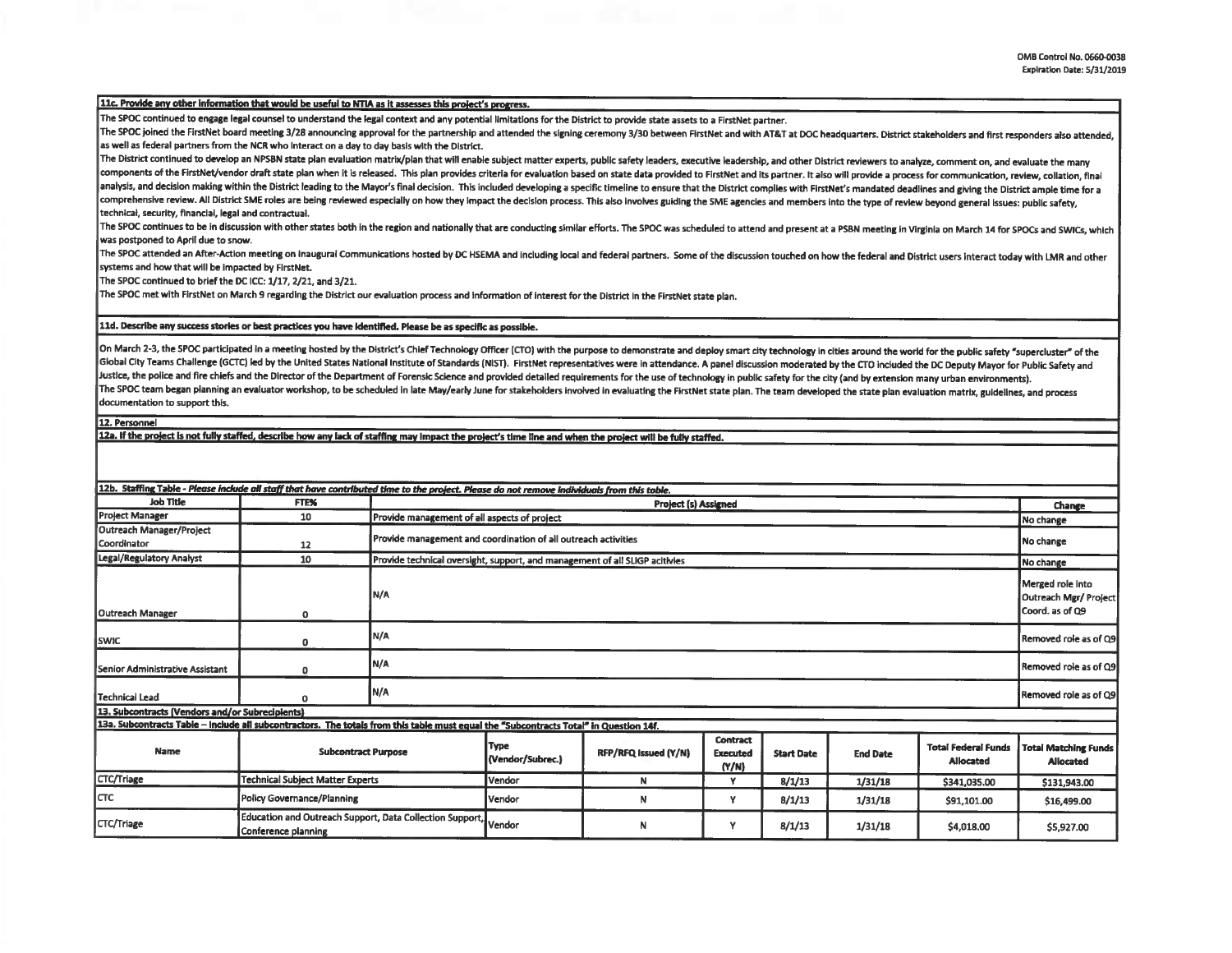0MB Control **No. 0660-0038**  Expiration Date: 5/31/2019

| 13b. Describe any challenges encountered with vendors and/or subrecipients. |  |  |  |  |
|-----------------------------------------------------------------------------|--|--|--|--|
|                                                                             |  |  |  |  |
|                                                                             |  |  |  |  |
|                                                                             |  |  |  |  |